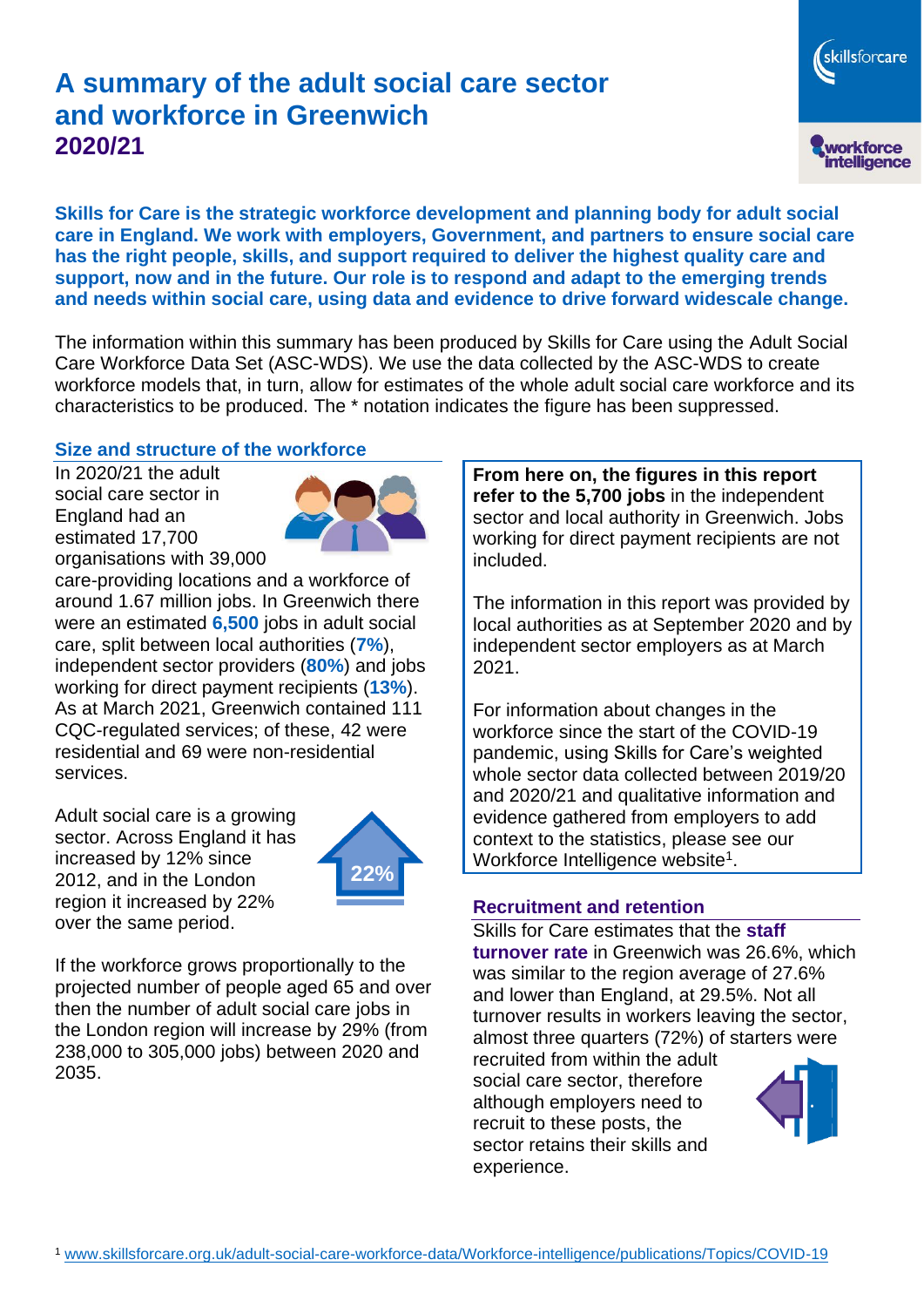Adult social care has an experienced 'core' of workers. Workers in Greenwich had on average **8.4 years of experience in the sector** and 82% of the workforce had been working in the sector for at least three years.

Using both workforce intelligence evidence and our links with employers and stakeholders across England, we know that recruitment and retention is one of the largest issues faced by employers. We have many resources and tools available to help, for example the 'Values-based recruitment and retention toolkit'<sup>2</sup> and 'Seeing potential: widen your talent pool'. <sup>3</sup> For more information please visit: [www.skillsforcare.org.uk/recruitment-retention](http://www.skillsforcare.org.uk/recruitment-retention)

#### **Employment information**

We estimate Greenwich had **5,700** adult social care jobs employed in the local authority and independent sectors. These included 500 managerial roles, 225 regulated professionals, 4,300 direct care (including 3,800 care workers), and 700 othernon-care proving roles.

The average number of **sickness days** taken in the last year in Greenwich was 9.5, (8.5 in London and 9.5 across England). With an estimated directly employed workforce of 5,100, this would mean employers in Greenwich lost approximately **49,000 days to sickness in 2020/21**. In England levels of staff sickness have nearly doubled over the course of the pandemic between 2019/20 and 2020/21, in total around 6 million extra days were lost to sickness than in the year before.

Around two fifths (39%) of the workforce in Greenwich were on zero-hours contracts. Around a half (47%) of the workforce usually worked full-time hours and 53% were parttime.

# **Chart 1. Proportion of workers on zero hours contracts by area**

| England   | 25% |         |
|-----------|-----|---------|
| London    |     | 42%     |
| Greenwich |     | $139\%$ |

# **Workforce demographics**

The majority (81%) of the workforce in Greenwich were female, and the average age was 45.1 years old. Workers aged



24 and under made up 6% of the workforce and workers aged over 55 represented 21%. Given this age profile approximately 1,200 people will be reaching retirement age in the next 10 years.

Nationality varied by region, in England 83% of the workforce identified as British, while in the London region this was 63%. An estimated 55% of the workforce in Greenwich identified as British, 9% identified as of an EU nationality and 36% a non-EU nationality, therefore there was a higher reliance on non-EU than EU workers.

# **Pay**



Table 1 shows the full-time equivalent annual or hourly pay rate of selected job roles in Greenwich (area), London (region) and England. All figures

represent the independent sector as at March 2021, except social workers which represent the local authority sector as at September 2020. At the time of analysis, the National Living Wage was £8.72.

#### **Table 1. Average pay rate of selected job roles by area**

|                                 | <b>England</b> | Region  | Area    |  |
|---------------------------------|----------------|---------|---------|--|
| Full-time equivalent annual pay |                |         |         |  |
| Social Worker <sup>†</sup>      | £37,100        | £44,500 | £42,100 |  |
| Registered nurse                | £33,600        | £34,700 | £33,200 |  |
| Hourly pay                      |                |         |         |  |
| National Living<br>Wage         | £8.72          | £8.72   | £8.72   |  |
| Senior care worker              | £10.00         | £10.43  | £10.26  |  |
| Care worker                     | £9.29          | £9.70   | £9.32   |  |
| Support and<br>outreach         | £9.53          | £10.19  | £9.59   |  |

†Local authority social workers only.

Please note that pay varies by sector, with local authority pay generally being higher than independent sector pay.